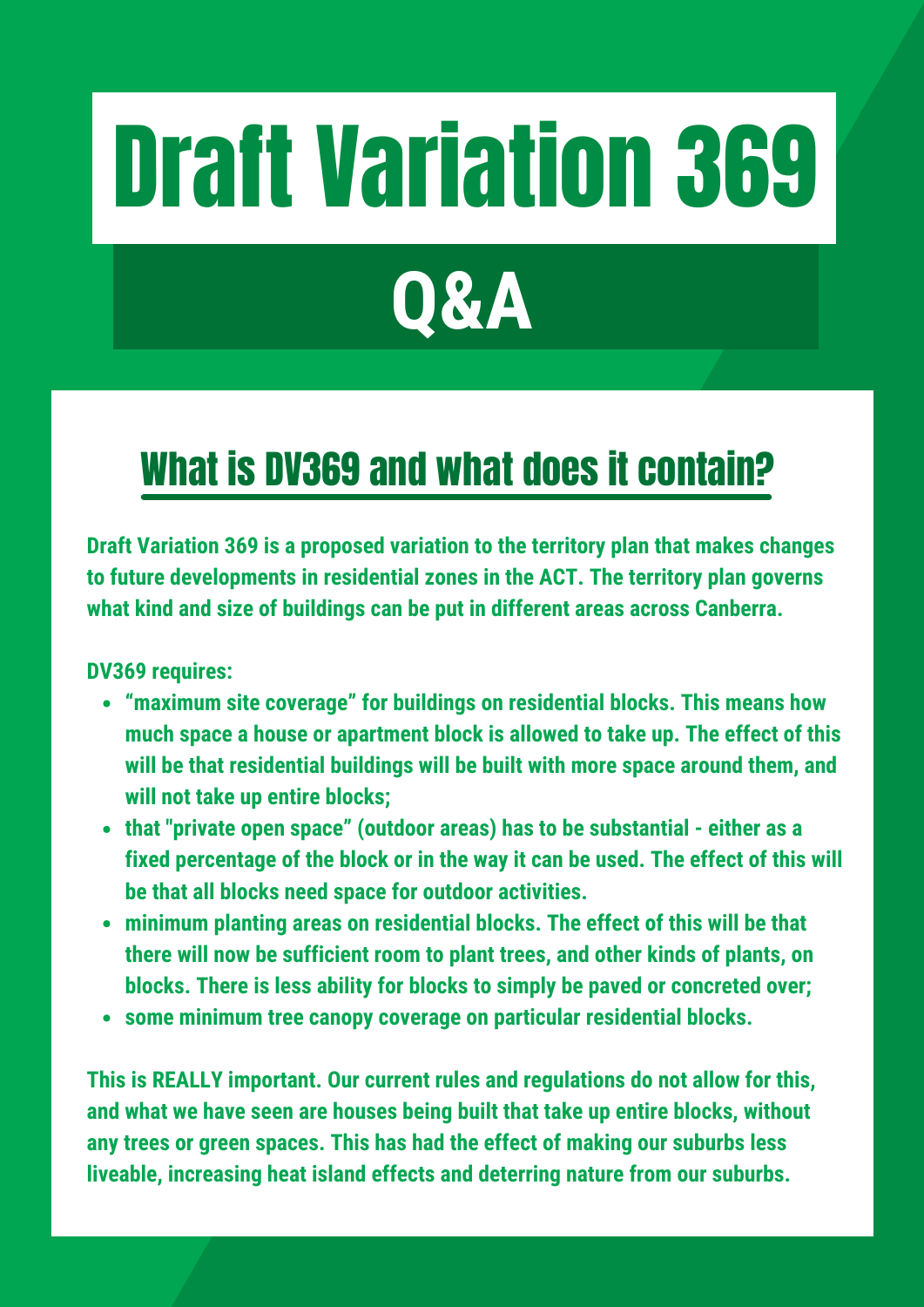#### The Living Infrastructure Plan sets out targets of 30% tree canopy coverage and 30% permeable surfaces across Canberra. DV369 is less than this on some block types. Why?

**This is a very good question: one reason is that DV369 is one of a number of important steps on a long road to 30%. Compromises were made between what architects and planners said was feasible and desirable on particular block sizes, and what a lot of the community was asking for in aiming for 30% across the board. The result is that DV369 does require 30% planting area on the large residential blocks across Canberra, which make up about 80% of all these blocks. It requires less for smaller blocks.**

**The 30% tree canopy coverage and 30% permeable surfaces targets are targets across our urban footprint. We cannot get to 30% by putting the responsibility on residents alone. Public land such as verges, alleyways and parks have a really important role to play. Trees on public land are a public resource, and can be taken care of by the government. Public land is a big piece of the puzzle to get to 30%.**

**Not all Canberrans want trees planted near them. DV369, plus the ACT Government's commitment to plant more trees in public spaces, is a big change and we need to bring the whole community with us.**

**Trees are not the only important use of outdoor space on blocks. We also want to encourage planting lower, denser shrubs for birds and bees, and vegetables, for example. Having lower targets for tree canopy, but higher targets for "private open space" means that lots of different environmentally friendly outdoor designs are possible. Ultimately, DV369 gives us a "floor" for what percentage of trees we need on private residential blocks. It may be over time, with monitoring, it becomes clear that we need more tree canopy required on some of these block types and adjust accordingly.**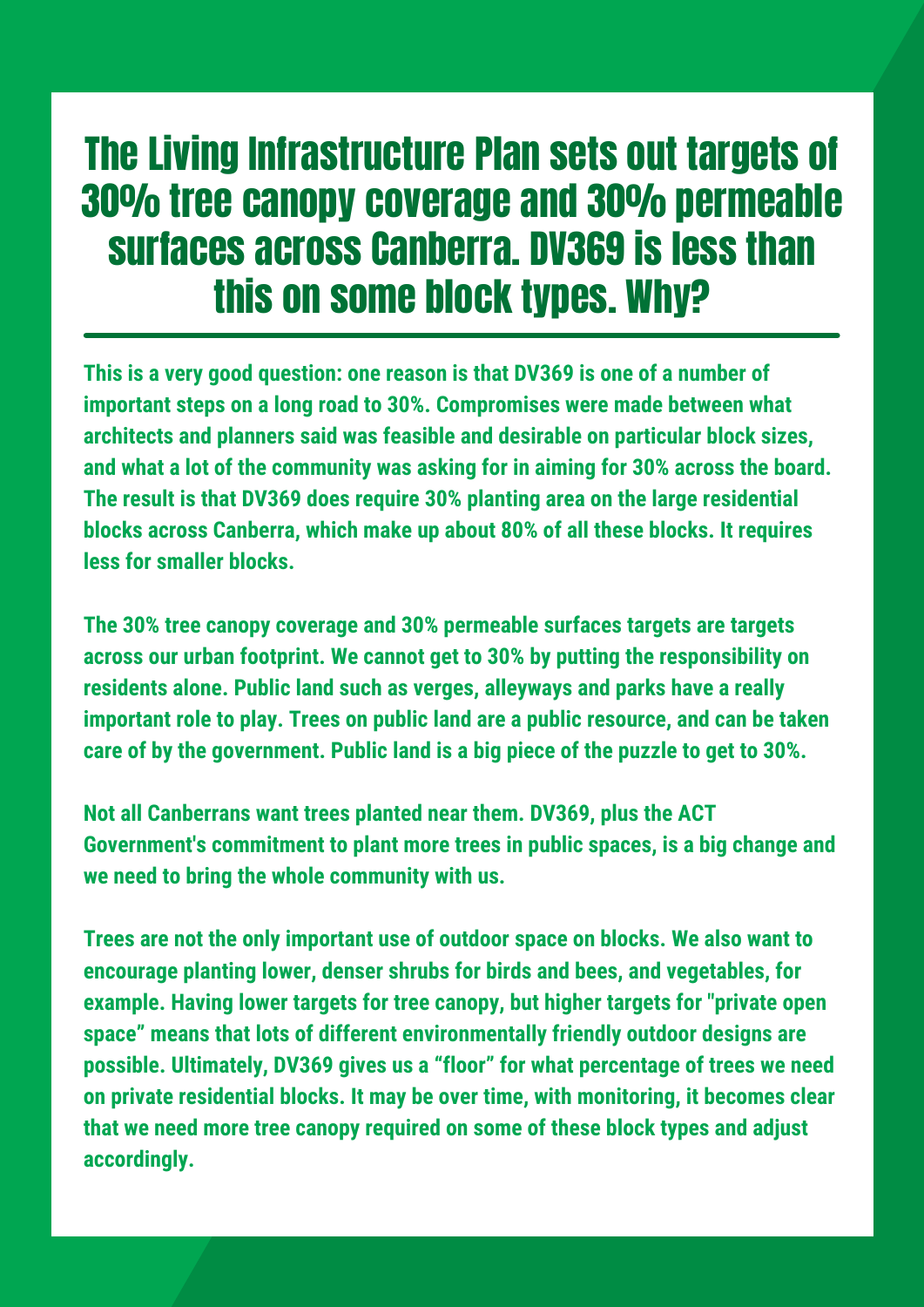#### What are other cities doing to protect and grow their urban forest? Is Canberra a laggard or a leader?

**Across the world, governments are trying to 'green' their cities, often with limited success. Public land is usually the focus of urban forest strategies, as it has been in Canberra to date. DV369 is a really significant step for urban forest management because it is a serious attempt to manage trees on private land. Not many places have tackled this area in such a comprehensive way.**

**Globally, local governments have reported that the community, policy frameworks and government leadership has not supported tree management on private land: DV369 is an attempt to change this in Canberra**

**DV369 also goes beyond just 'counting trees' - the provisions for deep soil, and the emphasis on water retention and permeability are about thinking holistically about what our urban forest needs to thrive and survive in a changing climate. Human health and wellbeing are also an innovative focus, with the criteria emphasising reducing the urban heat island effect, and the amenity that trees provide neighbourhoods.**

**However, the proof will be in the pudding. How DV369 is implemented, monitored and enforced will be critical to its success. For this we need the support and help of Canberrans to spread the good word about trees.**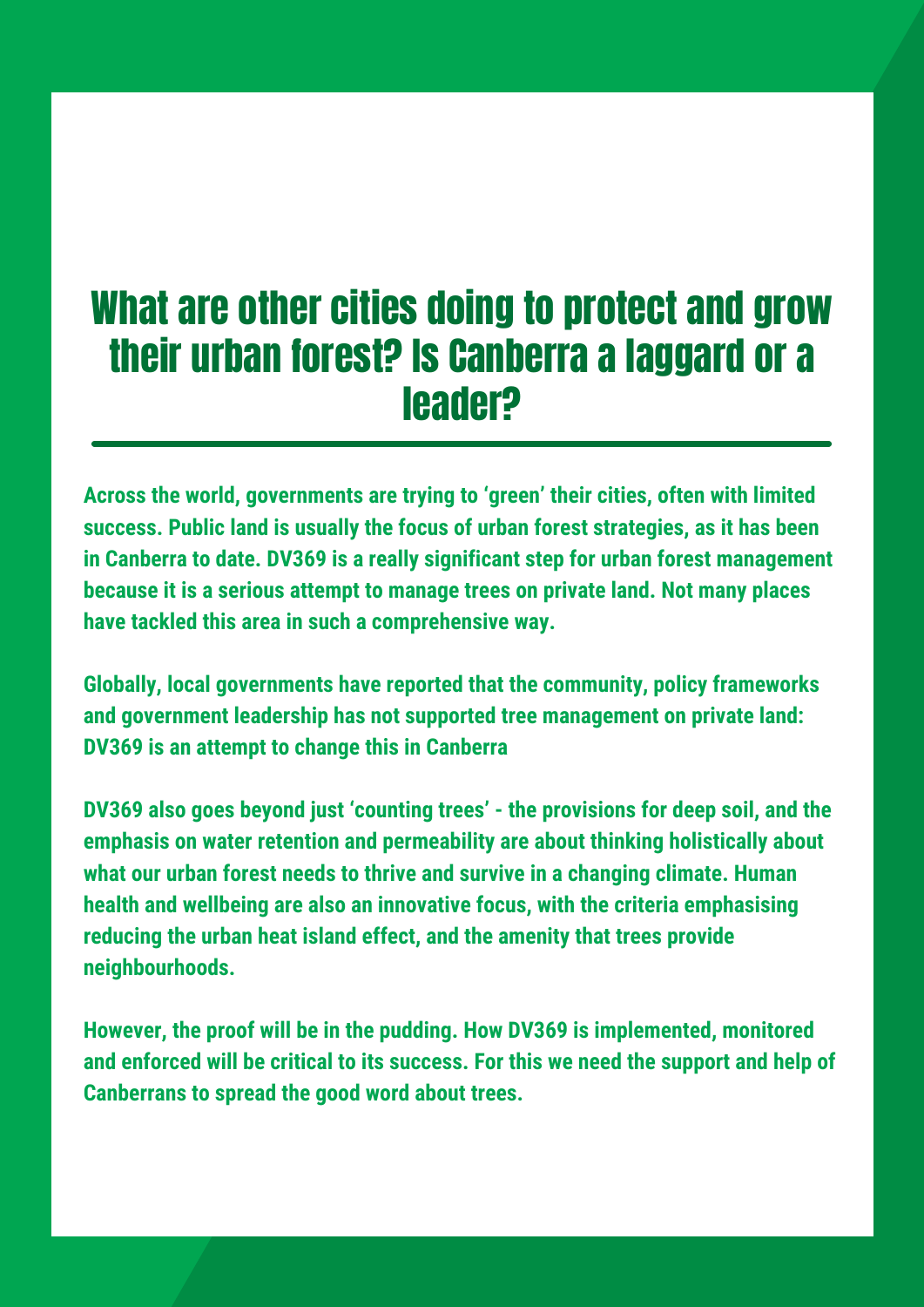#### Only one rule in DV369 is mandatory – the rest of the rules are optional, where criteria can be relied upon. What does this mean in practice?

**Rules in development codes are generally quantitative (e.g. "For large blocks, private open space complies with a minimum area equal to 60% of the block area"). Criteria is generally qualitative (e.g. "private open space achieves the following... provides substantial outdoor areas that are readily accessible by residents for a range of uses and activities").**

**Proposals in the merit track have the option to comply with the rules or the criteria, unless the rule is mandatory. There is one mandatory rule in DV369.**

**Where it is proposed to meet the criteria rather than rule, the onus is on the applicant (that is, the developer), to demonstrate by supporting plans and written documentation that the proposed development satisfies the criteria. This is similar for proposals in the impact track.**

**As there is only one mandatory rule in DV369, we sought to strengthen the criteria to ensure that in plans for any new development, where a developer chooses to comply with criteria rather than the rule, compliance with criteria must be compatible with overarching goals, including reducing urban heat island effects, retaining water and maintaining ecosystem services.**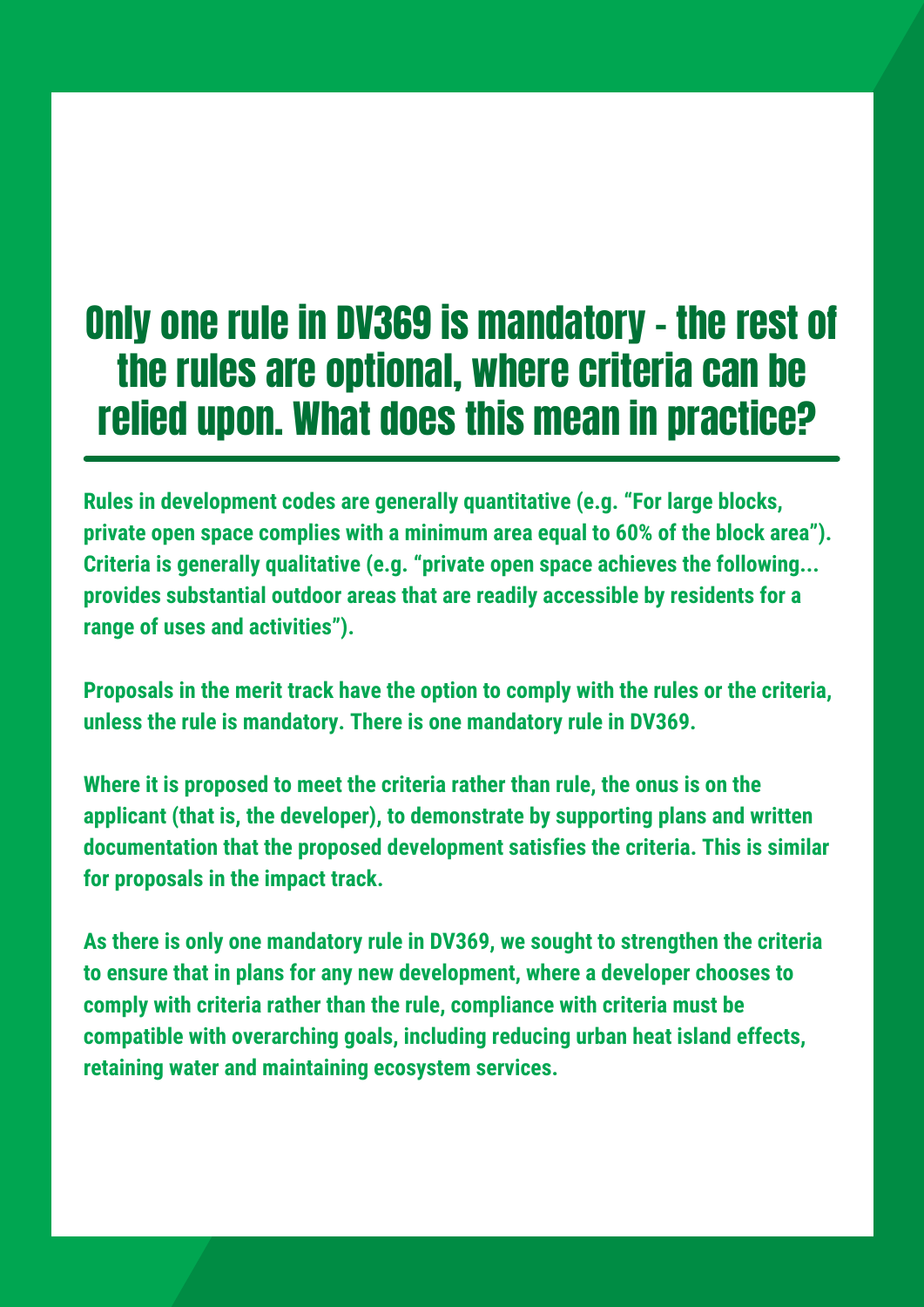#### What are the next steps in ensuring that the 30% tree canopy and permeable surfaces targets are met?

**We will need to:**

- **Look at amendments to the estate development code in the future, to ensure that the responsibility for meeting this target is shared with the ACT Government and Canberrans.**
- **Look at amendments for commercial zoned land and other zones not covered through DV369.**
- **Work really hard in our tree planting programs to plant trees in the right places for the community to enjoy.**
- **Work to overcome some community concerns, so that trees are appreciated and looked after where they already are, and welcomed when new plantings are done.**
- **Strengthen the laws around protecting existing trees. This work has already started, and we look forward to consulting about what is proposed.**
- **Strengthen monitoring, compliance and enforcement. We have these rules, so how do we ensure that they are respected? We are actively looking for community contributions in this space.**